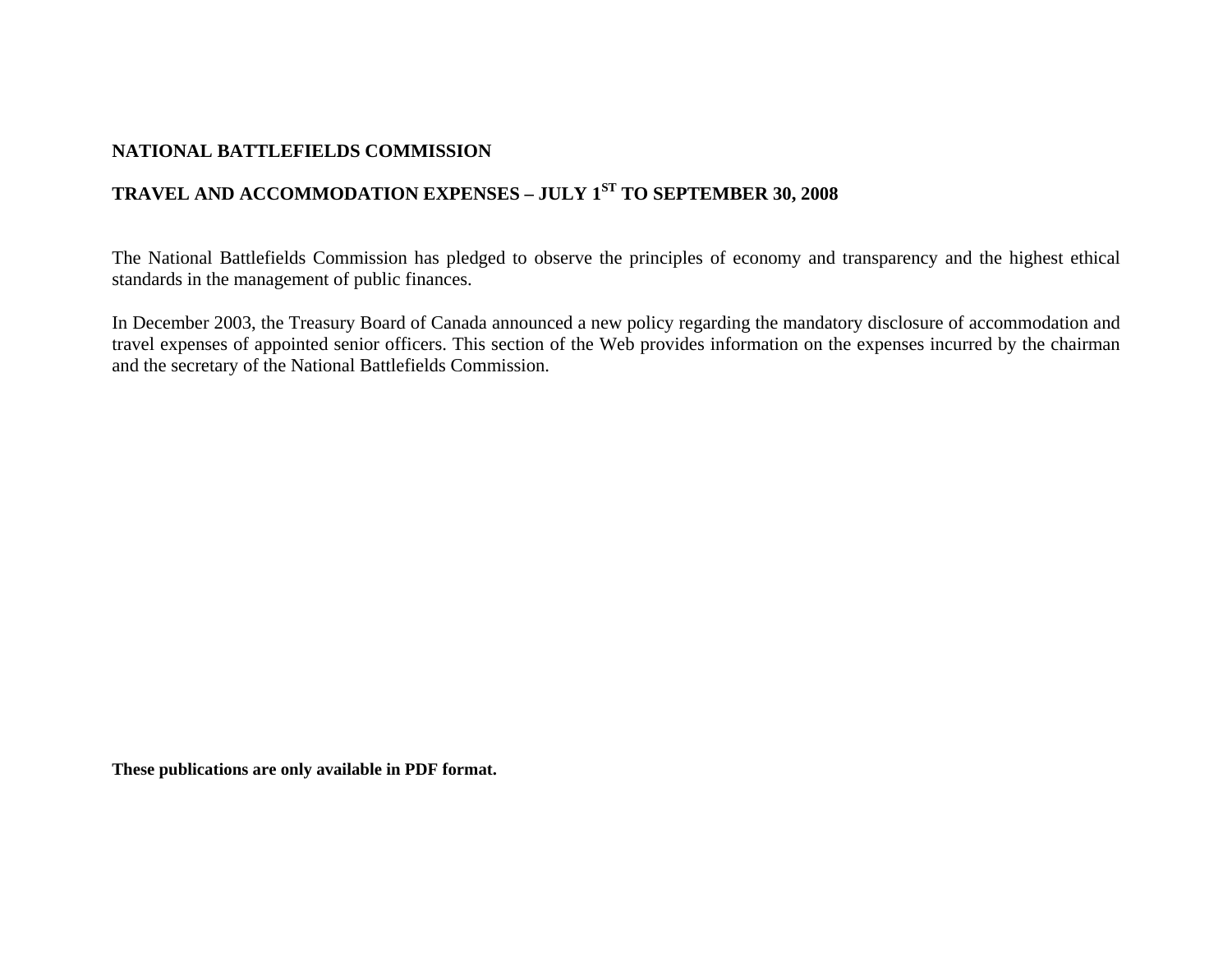#### **National Battlefields Commission Accommodation expenses – July 1 to September 30, 2008**

The chairman and the secretary of the Commission meet with senior officials of government departments and agencies and of the private sectors, and with Commission employees, external consultants and representatives of other organizations.

| <b>Date</b>                                 | <b>Purpose</b>                                                     | <b>Place</b>                     | Amount     |
|---------------------------------------------|--------------------------------------------------------------------|----------------------------------|------------|
| <b>Chairman</b>                             |                                                                    |                                  |            |
| Juneau, André                               |                                                                    |                                  |            |
| 07 July 08                                  | Lunch (4 people) File – Security Paul McCartney show               | Québec (Yacht Club restaurant)   | \$69.76    |
| 15 July 08                                  | Lunch (4 people) File – Tree planting – Canada Trees               | Québec (Le Café du Monde)        | \$181.98   |
| 21 July 08                                  | Lunch (2 people) File – Historical pageant - costumes              | Québec (Normandin Restaurant)    | \$31.09    |
| 22 July 08                                  | Lunch (13 people) Board meeting – Audit mandate presentation       | Québec (Louis Hébert Restaurant) | \$556.82   |
| 26 July 08                                  | Lunch (2 people) File – $100^{\text{th}}$ - Erik Lindberg's visit  | Québec (St-Hubert)               | \$21.95    |
| 26 July 08                                  | Cocktail (2 people) File $-100th$ - Erik Lindberg's visit          | Québec (Bar le St-Laurent)       | \$20.37    |
| 26 July 08                                  | Dinner (11 people) File $-100^{\text{th}}$ - Erik Lindberg's visit | Québec (Continental Restaurant)  | \$968.01   |
| 27 July 08                                  | Lunch (2 people) File – $100th$ - Erik Lindberg's visit            | Québec (Louis Hébert Restaurant) | \$85.00    |
| 29 July 08                                  | Dinner (2 people) File – Brown Basin                               | Québec (Manoir du Spaghetti)     | \$55.74    |
| 17 Sept. 08                                 | Lunch (2 people) Various files NBC                                 | Québec (Le Concorde)             | \$55.56    |
| 22 Sept. 08                                 | Dinner (4 people) File – Tree planting – Canada Trees              | Alberta (Mikes Steakhouse)       | \$33.58    |
|                                             |                                                                    |                                  | \$2 079.86 |
| <b>Secretary</b><br><b>Leullier, Michel</b> |                                                                    |                                  |            |
| 02 July 08                                  | Lunch $(3$ people) File – KEB - NBC                                | Québec (Tutti Frutti)            | \$32.77    |
| 06 Aug 08                                   | Lunch (2 people) File – Historical pageant                         | Québec (Tikiming)                | \$18.96    |
| 07 Aug 08                                   | Lunch (18 people) File - Historical pageant volunteers             | Québec (G.A.R Complexe H)        | \$160.41   |
| 08 Aug 08                                   | Lunch (15 people) File – Historical pageant volunteers             | Québec (Café Resto Excelo)       | \$97.10    |
| 08 Aug 08                                   | Lunch (40 people) File – Historical pageant volunteers             | Québec (St-Hubert)               | \$38.52    |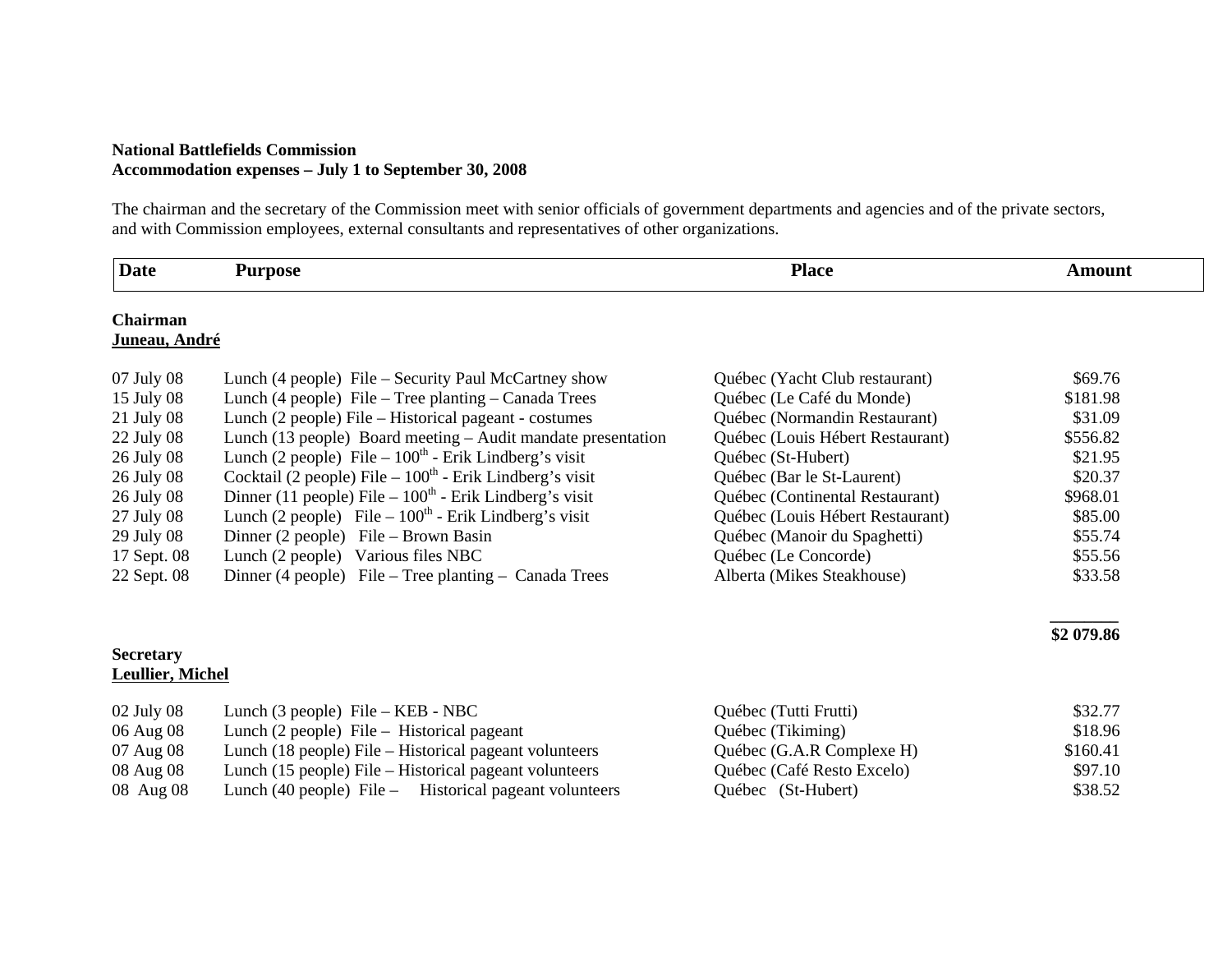| <b>Date</b>                                  | <b>Purpose</b> | <b>Place</b> | <b>Amount</b> |
|----------------------------------------------|----------------|--------------|---------------|
|                                              |                |              |               |
|                                              |                |              |               |
|                                              |                |              |               |
|                                              |                |              |               |
| <b>Secretary<br/><u>Leullier, Michel</u></b> |                |              |               |

\$866.64

| $10$ Aug 08 | Dinner (2 people) File – Historical pageant volunteers | Québec (St-Hubert)               | \$45.18 |
|-------------|--------------------------------------------------------|----------------------------------|---------|
| 19 Aug 08   | Lunch (2 people) File – Agreement Québec City - NBC    | Québec (Louis Hébert Restaurant) | \$82.32 |
| 22 Sept. 08 | Lunch $(2$ people) File – Parking markers              | Québec (L'Entrecôte St-Jean)     | \$43.38 |

 **\$866.64**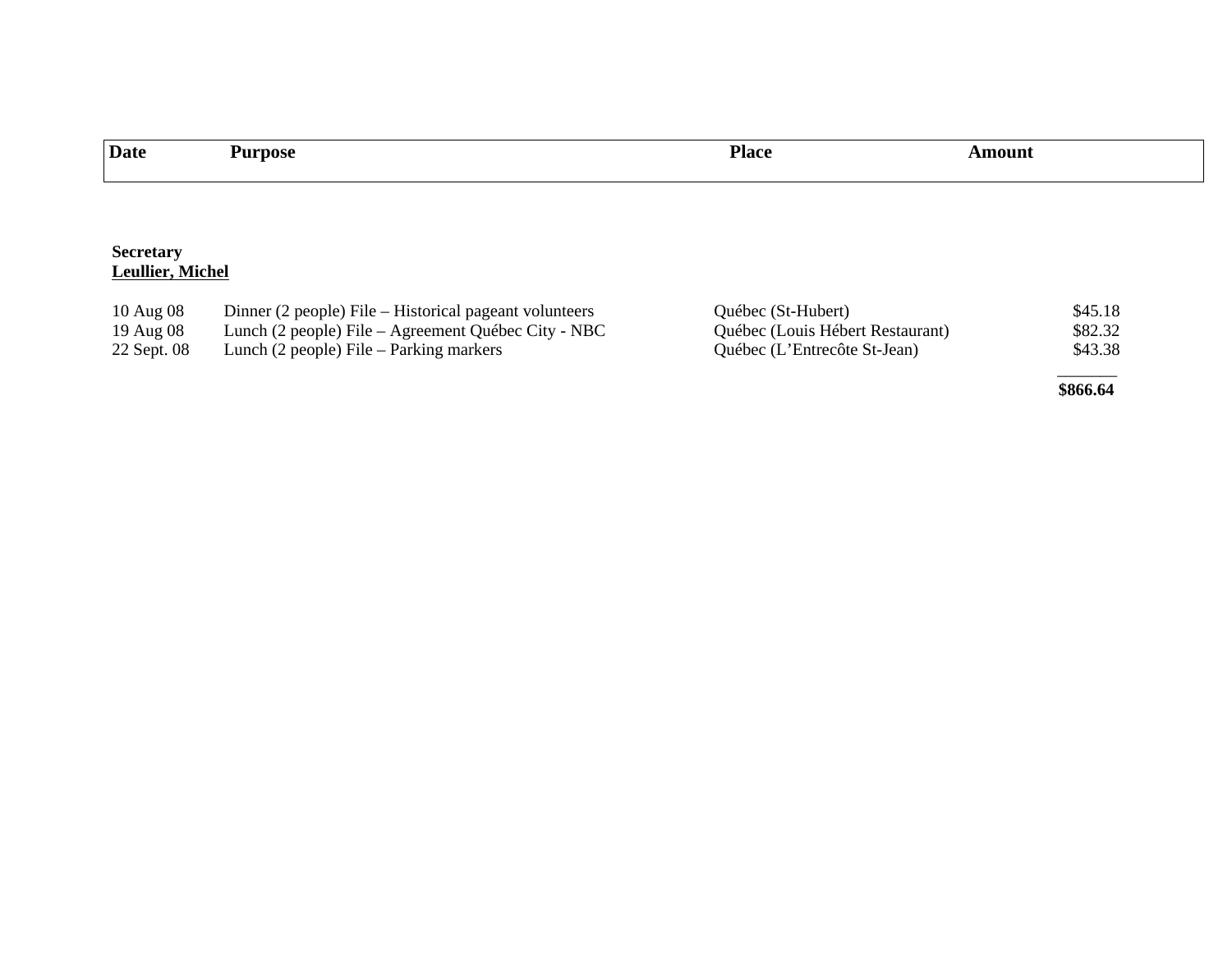## **National Battlefields Commission Travel and other expenses – July 1 to September 30, 2008**

The chairman and the secretary of the Commission meet with senior officials of government departments and agencies and of the private sectors, and with Commission employees, external consultants and representatives of other organizations.

|             |             |                            | <b>Plane</b> | Uar         |         |              |                     |       |
|-------------|-------------|----------------------------|--------------|-------------|---------|--------------|---------------------|-------|
| <b>Date</b> | Destination | <b>Purpose and details</b> | ticket       | rental<br>. | ⊥odging | <b>Meals</b> | <b>Others*</b><br>. | moun. |

**\* Includes mileage expenses, accessories, telephone, parking and other expenses**.

## **Chairman Juneau, André**

| $01$ July 08 | Cap-Rouge - NBC                  | Mileage expenses    | \$18.08 |
|--------------|----------------------------------|---------------------|---------|
| 02 July 08   | Cap-Rouge - Citadel              | Mileage expenses    | \$19.21 |
| 03 July 08   | Cap-Rouge - NBC                  | Mileage expenses    | \$18.08 |
| 04 July 08   | NBC - Deschaillons               | Mileage expenses    | \$58.76 |
| 06 July 08   | Deschaillons - NBC               | Mileage expenses    | \$58.76 |
| 07 July 08   | Internet, long distance $\&$ fax | Sundry expenses     | \$61.68 |
| 07 July 08   | Cap-Rouge - NBC                  | Mileage expenses    | \$18.08 |
| 09 July 08   | Deschaillons - NBC               | Mileage expenses    | \$58.76 |
| $10$ July 08 | NBC - Deschaillons               | Mileage expenses    | \$58.76 |
| 14 July 08   | Deschaillons - NBC               | Mileage expenses    | \$58.76 |
| 14 July 08   | Cell phone                       | Cell phone expenses | \$93.09 |
| 15 July 08   | Parking                          | Parking expenses    | \$2.00  |
| 15 July 08   | Cap-Rouge - NBC                  | Mileage expenses    | \$18.08 |
| 16 July 08   | NBC - Deschaillons               | Mileage expenses    | \$58.76 |
| 20 July 08   | Deschaillons – Cap Rouge         | Mileage expenses    | \$58.76 |
| 22 July 08   | Cap-Rouge - NBC                  | Mileage expenses    | \$18.08 |
| 22 July 08   | Internet, long distance $\&$ fax | Sundry expenses     | \$74.19 |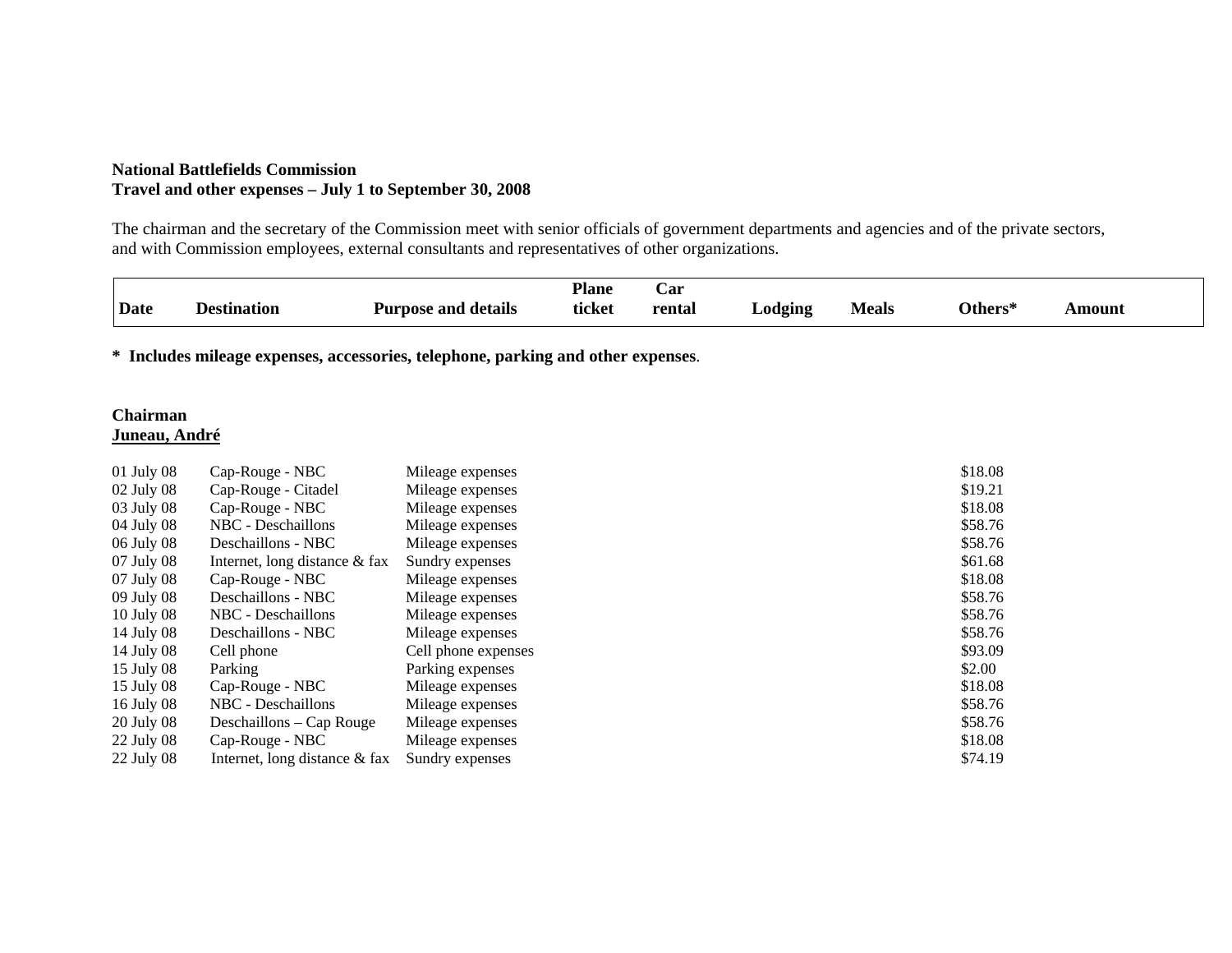| <b>Date</b> | <b>Destination</b>             | <b>Purpose and details</b>               | <b>Plane</b><br>ticket | Car<br>rental | Lodging | <b>Meals</b> | Others* | <b>Amount</b> |
|-------------|--------------------------------|------------------------------------------|------------------------|---------------|---------|--------------|---------|---------------|
|             |                                |                                          |                        |               |         |              |         |               |
| 25 July 08  | $Cap-Rouge-NBC(2X)$            | Mileage expenses                         |                        |               |         |              |         | \$36.16       |
| 25 July 08  | Parking                        | Parking expenses                         |                        |               |         |              |         | \$8.75        |
| 26 July 08  | Québec Cityn tour              | Mileage expenses - Erik Lindberg's visit |                        |               |         |              |         | \$54.81       |
| 26 July 08  | Taxi Resto - Old Port          | Travel expenses                          |                        |               |         |              |         | \$10.00       |
| 26 July 08  | Taxi Vieux Port - restaurant   | Travel expenses                          |                        |               |         |              |         | \$7.00        |
| 27 July 08  | Cap-Rouge - NBC                | Mileage expenses                         |                        |               |         |              |         | \$18.08       |
| 28 July 08  | Cap-Rouge - NBC                | Mileage expenses                         |                        |               |         |              |         | \$18.08       |
| 29 July 08  | Cap-Rouge - Charlesbourg       | Mileage expenses                         |                        |               |         |              |         | \$23.17       |
| 30 July 08  | Cap-Rouge - NBC                | Mileage expenses                         |                        |               |         |              |         | \$18.08       |
| 31 July 08  | Cap-Rouge - NBC                | Mileage expenses                         |                        |               |         |              |         | \$18.08       |
| 03 Aug 08   | Cap-Rouge - NBC                | Mileage expenses                         |                        |               |         |              |         | \$18.08       |
| 03 Aug 08   | Parking                        | Parking expenses                         |                        |               |         |              |         | \$6.00        |
| 12 Aug 08   | NBC - Deschaillons             | Mileage expenses                         |                        |               |         |              |         | \$58.76       |
| 13 Aug 08   | Deschaillons - NBC             | Mileage expenses                         |                        |               |         |              |         | \$58.76       |
| 14 Aug 08   | Cap-Rouge - Québec             | Mileage expenses                         |                        |               |         |              |         | \$22.04       |
| 14 Aug 08   | Parking                        | Parking expenses                         |                        |               |         |              |         | \$10.00       |
| 17 Aug 08   | Cap-Rouge - NBC                | Mileage expenses                         |                        |               |         |              |         | \$18.08       |
| 18 Aug 08   | Internet, Long distance & Fax  | Sundry expenses                          |                        |               |         |              |         | \$59.20       |
| 18 Aug 08   | NBC - Deschaillons             | Mileage expenses                         |                        |               |         |              |         | \$58.76       |
| 20 Aug 08   | Deschaillons - NBC             | Mileage expenses                         |                        |               |         |              |         | \$58.76       |
| 21 Aug 08   | Cell phone                     | Cell phone expenses                      |                        |               |         |              |         | \$117.61      |
| 23 Aug 08   | NBC - Deschaillons             | Mileage expenses                         |                        |               |         |              |         | \$58.76       |
| 25 Aug 08   | Deschaillons - NBC             | Mileage expenses                         |                        |               |         |              |         | \$58.76       |
| 26 Aug 08   | NBC - Deschaillons             | Mileage expenses                         |                        |               |         |              |         | \$58.76       |
| 26 Aug 08   | Poste Canada                   | Postage costs – shipping 100th (France)  |                        |               |         |              |         | \$151.14      |
| 28 Aug 08   | Deschaillons - NBC             | Mileage expenses                         |                        |               |         |              |         | \$58.76       |
| 29 Aug 08   | NBC - Deschaillons             | Mileage expenses                         |                        |               |         |              |         | \$58.76       |
| 01 Sept. 08 | Cellulaire                     | Cell phone expenses                      |                        |               |         |              |         | \$83.69       |
|             | 03 Sept. 08 Deschaillons - NBC | Mileage expenses                         |                        |               |         |              |         | \$58.76       |
|             | 05 Sept. 08 NBC- Deschaillons  | Mileage expenses                         |                        |               |         |              |         | \$58.76       |
|             | 08 Sept. 08 Deschaillons - NBC | Mileage expenses                         |                        |               |         |              |         | \$58.76       |
|             | 08 Sept. 08 NBC - Deschaillons | Mileage expenses                         |                        |               |         |              |         | \$58.76       |